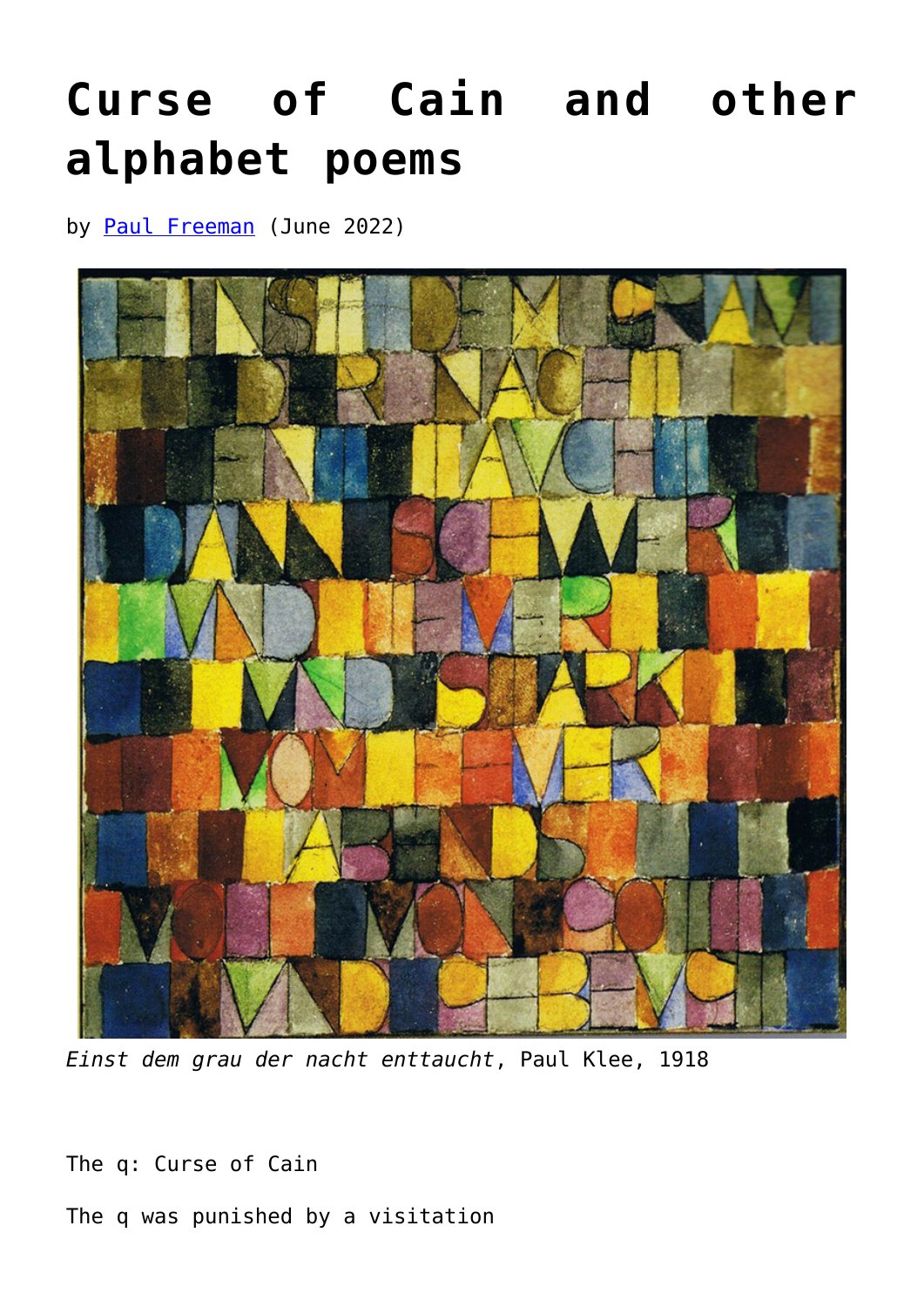And torment other letters never knew. Alone among the alphabetic nation Behind him always stood a watching u.

No matter where he went the u would follow— This curse would haunt him everywhere he'd go! The u was there, a cause of constant sorrow, That only he, the q, would ever know.

The c and d: A Chat over the Garden Fence

The d peered down upon the c, his neighbour: "Old chap," he said, "you've lost your vertical." "Although the point I wouldn't wish to labour," "My own I've found is indispensable."

The c replied he'd never really liked his: "It got," he muttered crossly, "in the way." "And so, although it's really not your business," "I tossed it in the rubbish yesterday!"

How the b became the h

The p awoke and found himself the b, But that was not the end of all this woe. For no one can escape their destiny, And fate was poised to strike a further blow.

The order of the letters quickly changed And into outer darkness b was hurled. And from the q eternally estranged, The bottom fell forever from his world.

The a and the o: Disappointing Conversationalists